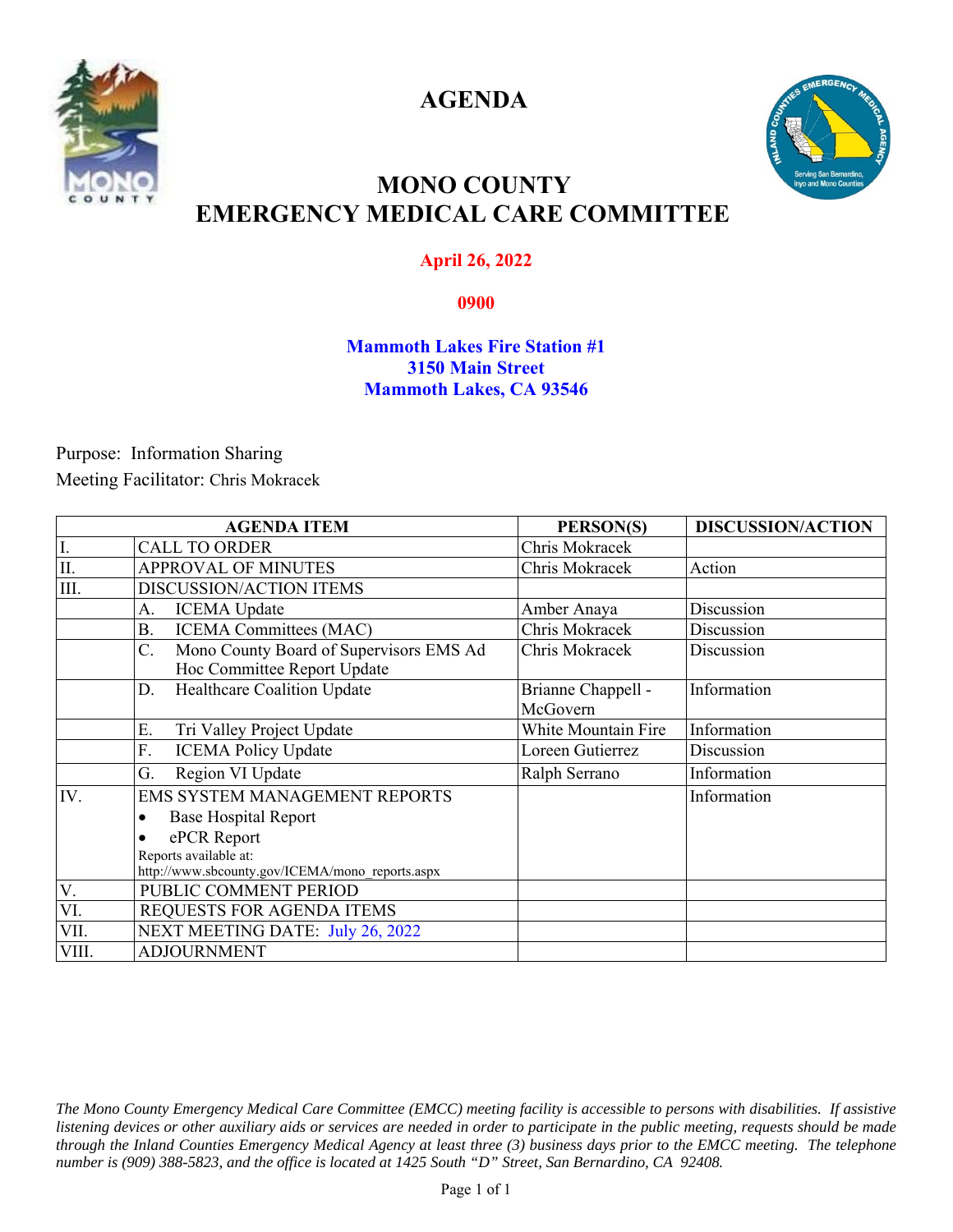# **MINUTES**





# **MONO COUNTY EMERGENCY MEDICAL CARE COMMITTEE**

### **January 25, 2022 0900**

| <b>AGENDA ITEM</b> |                                             | <b>DISCUSSION/FOLLOW UP</b>                                                                            | <b>RESPONSIBLE PERSON(S)</b> |
|--------------------|---------------------------------------------|--------------------------------------------------------------------------------------------------------|------------------------------|
| I.                 | <b>CALL TO ORDER</b>                        | Meeting called to order at 0905.                                                                       |                              |
| II.                | APPROVAL OF MINUTES                         | The October 26, 2021, minutes were approved.                                                           | Chris Mokracek               |
|                    |                                             | Motion to approve.<br>MSC: Ales Tomaier/Chris Mokracek                                                 |                              |
|                    |                                             | <b>APPROVED</b>                                                                                        |                              |
|                    |                                             | Ayes: Allison Miller, Chris Mokracek,                                                                  |                              |
|                    |                                             | Ales Tomaier, Jessica Wagner                                                                           |                              |
| III.               | DISCUSSION/ACTION ITEMS                     |                                                                                                        |                              |
|                    | A. ICEMA Update                             | ICEMA is on boarding new staff.                                                                        | Amber Anaya                  |
|                    |                                             | ICEMA continues to monitor the current<br>2022 COVID surge.                                            |                              |
|                    | <b>B.</b> ICEMA Committees (MAC<br>and SAC) | No update.<br>$\bullet$                                                                                | Chris Mokracek               |
|                    | C. Mono County Board of                     | Mono County has a new Health Officer,                                                                  | Chris Mokracek               |
|                    | Supervisors EMS Ad Hoc                      | Karen Slack.                                                                                           |                              |
|                    | Committee Report Update                     | EMS continues to be very busy.<br>$\bullet$                                                            |                              |
|                    |                                             | Mono County billing has been resolved. A<br>$\bullet$                                                  |                              |
|                    |                                             | request for proposal for a billing company<br>may be an option in the future.                          |                              |
|                    | D. EMCC Membership Update                   | Karen Slack will be added to the committee<br>$\bullet$                                                | Chris Mokracek               |
|                    |                                             | members.                                                                                               |                              |
|                    | E. Healthcare Coalition Update              | Coalition held a drill at Mammoth<br>$\bullet$<br>Hospital.                                            | Brianne Chappel-McGovern     |
|                    |                                             | Carry over funds have been approved.                                                                   |                              |
|                    |                                             | Public Health is interested in<br>$\bullet$                                                            |                              |
|                    |                                             | purchasing a fit testing machine.                                                                      |                              |
|                    | Tri Valley Project Update<br>F.             | Continued success with this program.<br>$\bullet$                                                      | Chris Mokracek               |
|                    | G. ICEMA Policy Updates                     | Reference to San Bernardino County<br>$\bullet$<br>removed from policies included in agenda<br>packet. | Loreen Gutierrez             |
|                    |                                             | ICEMA Reference #8110 will be reviewed                                                                 |                              |
|                    |                                             | by members of this committee and Loreen                                                                |                              |
|                    |                                             | Gutierrez.                                                                                             |                              |
| IV.                | <b>EMS System Management Reports</b>        | <b>Base Hospital Reports</b>                                                                           |                              |
|                    |                                             | ePCR Reports                                                                                           |                              |
|                    |                                             | Reports available at:<br>http://www.sbcounty.gov/ICEMA/sbcounty_reports.aspx                           |                              |
| V.                 | PUBLIC COMMENT PERIOD                       |                                                                                                        |                              |
| VI.                | REQUEST FOR AGENDA ITEMS                    |                                                                                                        |                              |
|                    |                                             |                                                                                                        |                              |